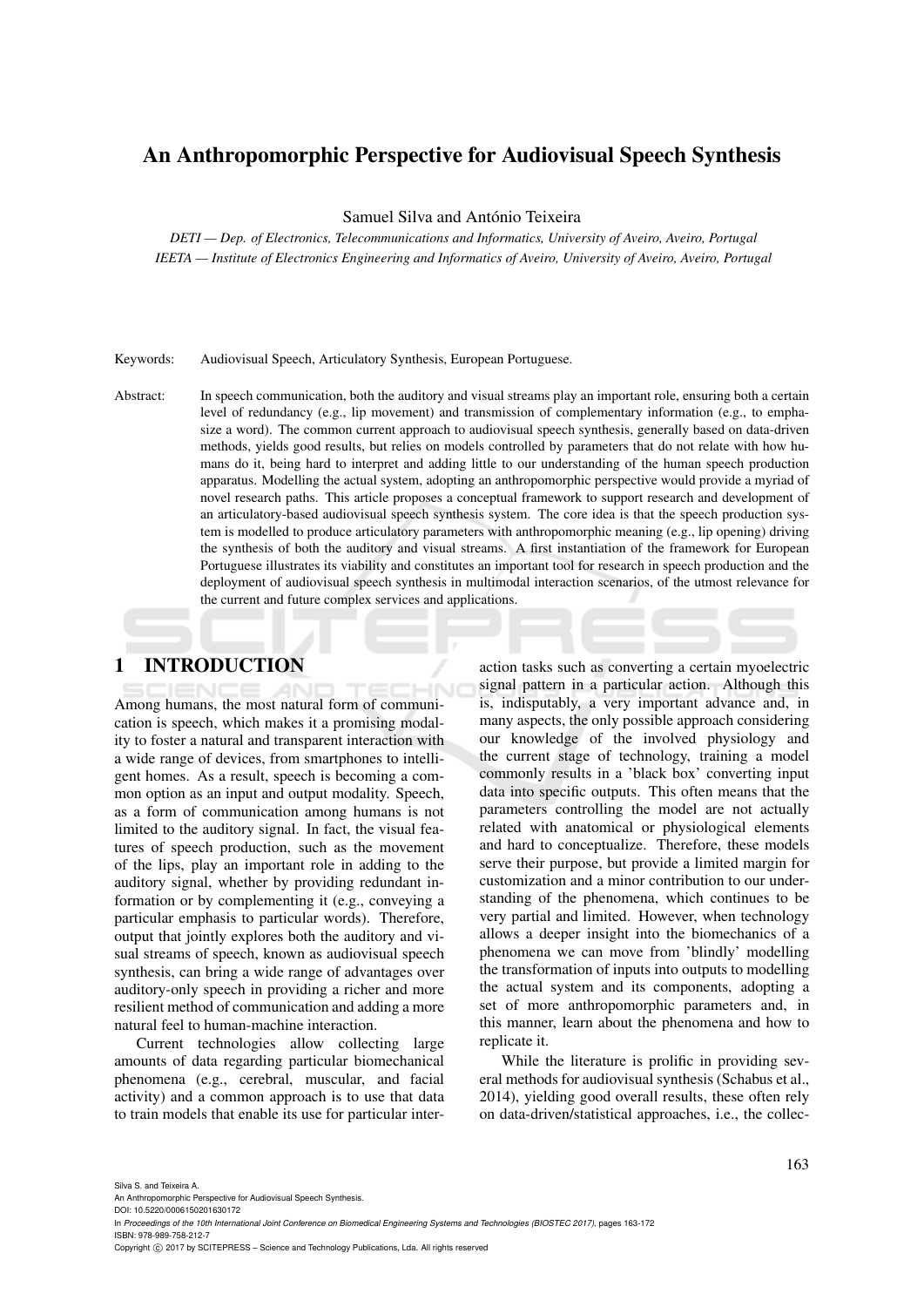tion of big data sets to train a model or provide the grounds for concatenation-based systems. The result is that we end up with systems that: (1) require the collection of large amounts of data; (2) are strongly related with the data they are built from; and (3) do not relate directly with the production system, i.e., the vocal tract and facial movements.

Regarding speech production, technological advances enable studying the static and dynamic aspects of the vocal tract providing enough information to support building first models that can be used to study speech production and enable advancing articulatory speech synthesis (e.g., Birkholz, 2013; Rubin et al., 1981; Teixeira et al., 2008), i.e., speech synthesized by replicating the articulatory patterns performed by humans. The advantage of such a bioinspired system is that it depends on anthropomorphic parameters we can understand, and can be used to assess theoretical aspects, including the importance of particular vocal tract configurations or timings in the production of specific sounds, while also providing a speech synthesis system. Likewise, we consider that an articulatory-based approach to audiovisual speech synthesis, where we build a model replicating the audiovisual speech production system, could provide several advantages, in two domains: (a) it can be used as a highly customizable tool supporting research (Files et al., 2015), enabling experimenting with the different articulators and timings to understand how speech is produced, how the auditory and visual streams relate, and serving educational and clinical applications (Massaro, 2005); (b) it can provide a more versatile system for deploying richer outputs in interaction scenarios. For example, since it does not depend on the collection of novel data, in an articulatory approach the voice can be more easily customized, the visual part completely changed (ranging from a cartoon-like character to a realistically looking avatar), and articulatory limitations introduced (for instance, limit the amplitude of the jaw movement to simulate someone speaking with its jaw movement hindered).

Following this line of thought, we present the conceptualization and first instantiation of a framework to support articulatory-based audiovisual speech synthesis oriented to support both the research on the audiovisual aspects of speech production and its deployment as an interaction modality.

The remainder of this article is organized as follows: section 2 briefly reviews current trends in audiovisual speech synthesis; section 3 discusses the main motivations for pursuing an articulatory approach to audiovisual speech, in the context provided by the state-of-the-art, and presents the basic concepts

behind articulatory synthesis; our conceptual view on how to pursue articulatory audiovisual speech synthesis is described in section 4 and section 5 describes a first implementation of the described framework; finally, section 6 presents conclusions and major routes for future work.

# 2 CURRENT TRENDS IN AUDIOVISUAL SPEECH **SYNTHESIS**

A wide range of approaches to audiovisual speech synthesis have been presented in the literature. In a recent review, (Mattheyses and Verhelst, 2015) highlight four aspects defining an audiovisual speech synthesizer: 1) the properties of the input information (e.g., text or audio); 2) the properties of the output (e.g., in 2D or 3D); 3) how the visual articulators are defined (e.g., 3D modelling) and animated (e.g., anatomy-based or performance-driven systems ( $\check{Z}$ elezný et al., 2015) ); and 4) how the different visual configurations that need to be attained are predicted (e.g., rule-based, concatenative).

When performing visual-only speech synthesis, a common approach is to use visemes, a visual representation of the relevant articulators, to represent phonemes. Whenever a certain phoneme occurs, the corresponding viseme is used. Since the visible parts of the vocal tract (e.g., lips) adopt similar configurations for different sounds, and modelling visemes may require laborious time and a digital artist (Serra et al., 2012), it is common to use the same viseme for multiple phonemes. Then, these visemes work as keyframes and are animated by interpolating inbetween. In many cases, even though the proposed systems provide a visual speech synthesis that is smooth, it does not have any underlying mechanism to actually implement visual coarticulation. Many phonemes to one viseme mappings, for example, do not account for visual coarticulation (Mattheyses and Verhelst, 2015) and alternatives to minimize this issue have been proposed by adding visemes for diphones and triphones).

Additionally, several authors have addressed coarticulation by proposing models that define how the interpolation between visemes is performed considering, for example, models of facial biomechanics or through a model for visual coarticulation in which interpolation between visemes depends on weights associated with the corresponding phonemes, according to their dominance (e.g., Cohen and Massaro, 1993).

In recent years, data-driven/statistical approaches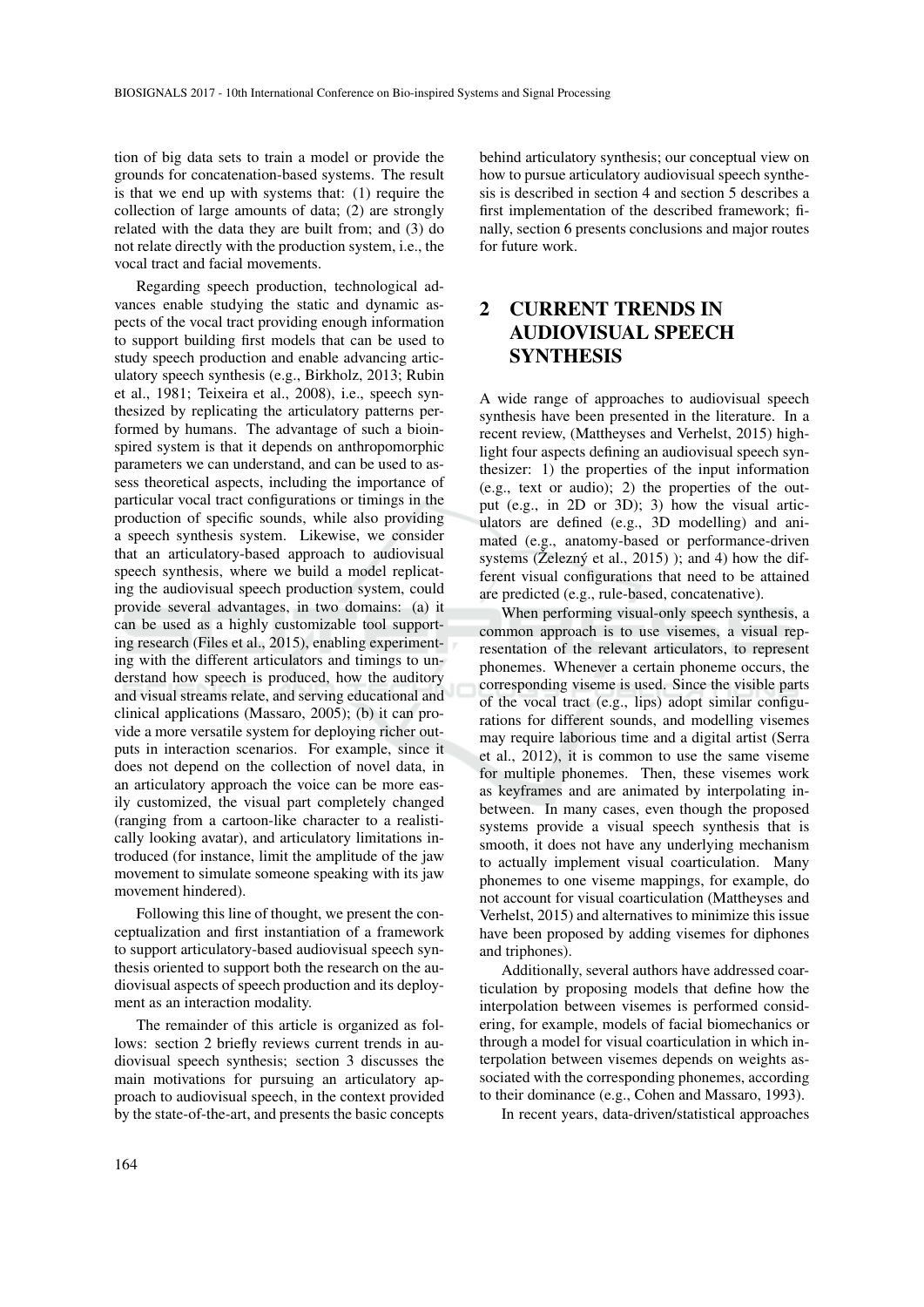have taken the lead (e.g., Schabus et al., 2014). In concatenative visual synthesis, a data collection stage is performed considering a corpus that should be phonetically rich enough to include all the required phones/segments and relevant contexts. So, when synthesizing, the system retrieves the longest possible segments from the database, to minimize the number of concatenations, and synthesizes the desired audiovisual speech. In the case of visual speech based on 3D models a performance-driven animation is required entailing data collections that involve complex settings.

For the Portuguese language, just a few audiovisual synthesis systems have been proposed. In a notable example, Serra et al. (Serra et al., 2012) propose an audiovisual speech synthesis system for European Portuguese (EP) enabling automatic visual speech animation from text or speech audio input. The authors consider a phoneme-to-viseme strategy for animating a 3D model and perform a preliminary evaluation of two different sets of visemes reaching the conclusion that using a small number of visemes (the same viseme is attributed to more phonemes) has a negative impact on the perceived quality of the output.

# 3 ARTICULATORY SYNTHESIS

In this section, we present the basic concepts providing the grounds for articulatory synthesis and, based on the current state-of-the-art, discuss the main motivations to enrol on an articulatory approach to audiovisual speech synthesis.

## 3.1 Articulatory Phonology

In articulatory phonology (Browman and Goldstein, 1990; Hall, 2010), the basic unit of speech is not the segment or the feature, but the articulatory gesture. Gestures are a set of instructions that define how a constriction is formed and released in the vocal tract, such as lip closure.

In articulatory phonology, the vocal tract configuration is generally defined by considering five tract variables: lips (LIP), tongue tip (TT), tongue body (TB), velum (VEL) and glottis (GLO). Gestures are specified based on these variables and the constrictions' location (CL) – labial, dental, alveolar, postalveolar, palatal, velar, uvular and pharyngeal – and degree (CD) – closed (for stops), critical (for fricatives) and narrow, mid, and wide (for approximants and vowels). In this context, the gestural specification for the alveolar stop [t], for example, would

be: tract variable tongue tip, CD: closed, CL: alveolar. This defines the goal of the gesture: the target.

A gesture is a dynamic action characterized by several phases: the onset of the movement; its progress until reaching the target; release, when it starts moving away from the constriction; and offset, after which the articulator is no longer under the control of the gesture.

Gestures are combined to form larger elements (e.g., syllables and words). This combination is not a simple matter of their sequence in time. Gestures blend with other gestures according to phasing principles: a certain point in the trajectory of one gesture is phased with respect to the trajectory of other gestures. The specification of the different gestures involved in articulating a particular word, along with the time intervals defining the regions of active control for each gesture, is called a gestural score. Given that gestures need to be combined, a gestural score is just the first step for computing articulator's trajectories, which will result from its interpretation and modification.

One Matlab implementation of the articulatory phonology framework described above, named TAsk Dynamics Application (TADA), has been proposed by the Haskins Laboratories (Saltzman and Munhall, 1989; Nam et al., 2006). A gestural model considers the syllables of the input text to generate the gestural score. This includes the specification of the various gestures required and their activation intervals based on models for inter-gestural planning and gesturalcoupling. Gestural scores are considered by the task dynamic model to generate the final time functions for articulator trajectories considering the articulators of the CASY vocal tract model (Rubin et al., 1996). These trajectories are considered to configure the vocal tract model and provide the basis to compute the acoustic output (synthetic speech).

## 3.2 Motivation

Overall, at the current stage of technology, the quality provided by data-driven/statistical approaches to audiovisual speech synthesis surpasses the quality possible with articulatory approaches. However, an articulatory approach serves a wider set of goals beyond the production of the final audiovisual speech output.

The articulatory based approach to speech synthesis starts by not requiring the collection of large datasets for training. Furthermore, in datadriven/statistical systems the synthesized speech depends on the nature of the collected data, e.g., age and gender of the speaker, and creating a new voice involves almost the same amount of effort and re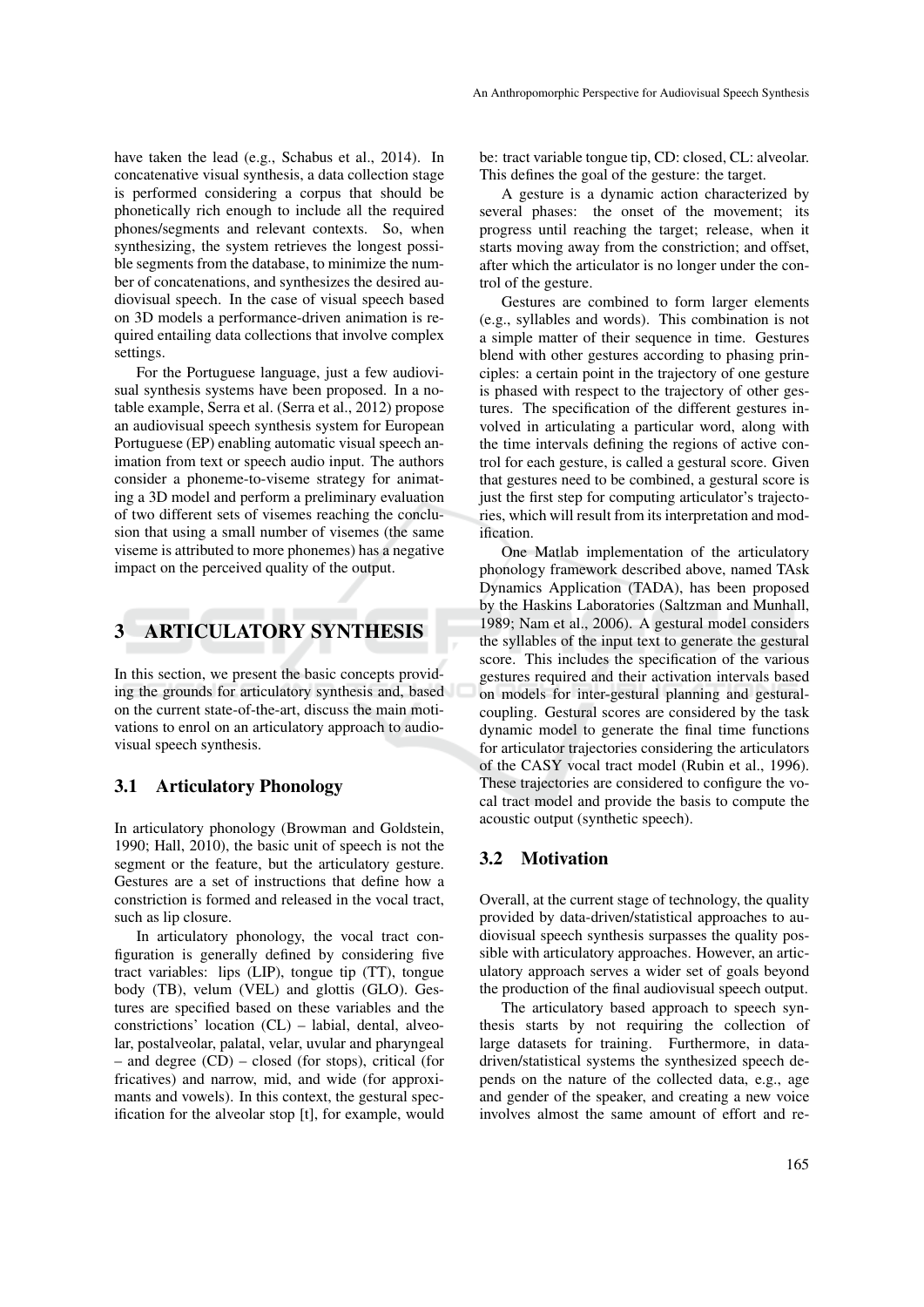sources as the first. An articulatory synthesizer provides enough versatility to be customized to synthesize voices with a wide range of characteristics such as a specific gender or speech disorder. Therefore, while a significant effort might be required to attain a first good quality audiovisual speech synthesis system, new voices will not involve as much effort.

The parameters involved in an articulatory-based speech synthesizer are more intuitive than those controlling a data-driven model since they relate with actual elements of the real system. This means that when a particular synthesis goes wrong one can intuitively make sense of what might have happened or where to perform changes. And this ability to experiment with the different parameters, in search for perceptually better outputs, also contributes to improve our knowledge about speech production.

An approach that favours a biomechanical perspective of the system can also be valuable for educational and clinical purposes. The audiovisual speech synthesis system can be used as an assistant tool for teaching phonetics and therapy, providing an illustration of the different aspects of speech production.

The consideration of visemes for audiovisual speech synthesis, although quite common and providing reasonable results, raises several issues. A particular viseme assumes that all articulators are under the influence of a phone, which is not true, since a phone might be defined by a single gesture (for example, [b]) without influencing all articulators. Even considering a weighted approach, to explicitly define the importance of each viseme, does not address this aspect. Additionally, the use of audiovisual concatenative synthesis for clinical purposes (e.g., speech therapy), to provide someone with an illustration of how to properly articulate a particular token, raises concerns as to whether we are actually providing a proper reference to the patient. An articulatory-based audiovisual synthesis approach would provide more solid ground over which these different aspects can be tackled.

Additionally, since the articulatory-based system models the different articulators and their dynamic behaviour, one can envisage that if it is associated with a technology, such as ultrasound imaging, it might provide instant assessment of speaker performance, e.g., during speech therapy exercises, by comparing speaker performance with the computed trajectories, and provide specific clues on what to improve or support the choice of particular exercises to surpass those difficulties.

Overall, we consider that these aspects support investing in audiovisual speech synthesis approach from an articulatory perspective, favouring further

study and understanding of human anatomy, physiology and behaviour, in this context.

# 4 CONCEPTUAL FRAMEWORK FOR ARTICULATORY AUDIOVISUAL SPEECH **SYNTHESIS**

In line with the current state-of-the-art and the different motivations presented, establishing the relevance of an articulatory approach to audiovisual speech synthesis, we start by characterizing the envisaged scenarios and establish a set of requirements leading to the conceptualization of a framework supporting R&D in articulatory audiovisual speech synthesis.

### 4.1 Scenarios and Requirements

We envisage two distinct scenarios for exploring articulatory audiovisual speech synthesis that profit from each other: (1) improve our knowledge of speech production and study the synergies between the audio and visual aspects of speech; and (2) use audiovisual speech synthesis as a rich output modality in multimodal interaction.

#### 4.1.1 Scenario 1: Research in Speech Production

A set of technologies (e.g., Scott et al., 2014) and methods (e.g., Silva et al., 2015) provide an increasing amount of data to characterize different aspects of speech production, regarding, e.g., the configuration of the vocal tract for producing particular sounds, coarticulation and synchronization. The collected data allows a better understanding of the static and dynamic aspects of speech production, but its value can be further established if, based on this data, we are able to postulate rules or even theories that can be tested (simulated) in an experimental setting. Only then we will have confirmation that we fully characterized and understand the observed phenomena and it might potentially trigger our awareness of further aspects that need clarification. Naturally, this sort of research, as previously emphasized, requires modelling the articulatory system and not just its outputs. This rationale also applies to the joint consideration of auditory and visual speech for which an articulatorybased audiovisual speech synthesis system would be an important tool.

Overall, this scenario requires: (1) a system that is able to move from a text input to an audiovisual speech output, modelling all the different stages;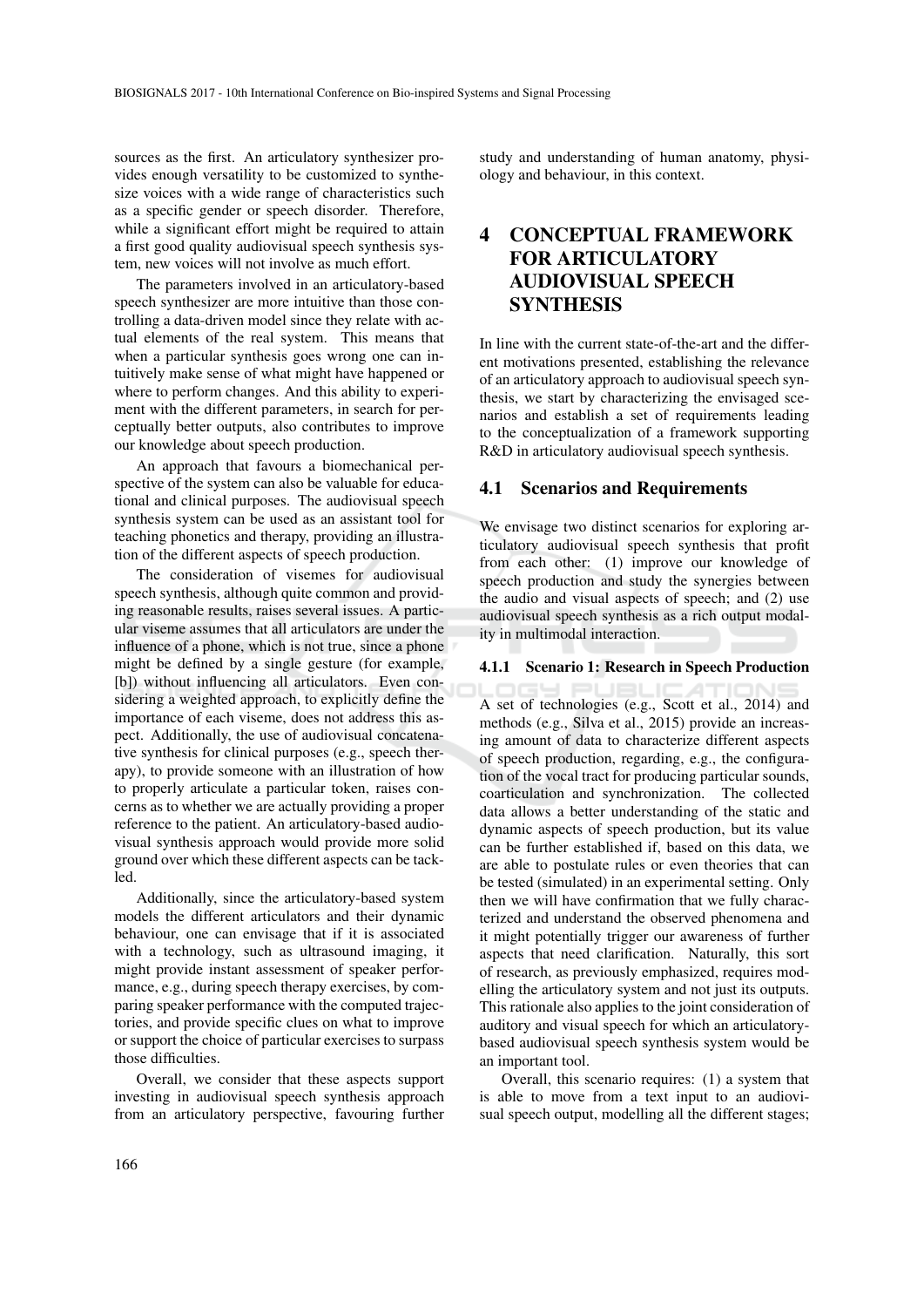(2) the definition of each language specificity, regarding particular sounds and their articulation; (3) a face model controlled by anthopomorphic parameters, which are easily related with our understanding of a real speaker; and (4) constant evaluation of results to assess output (perceptual) quality and guide future developments.

#### 4.1.2 Scenario 2: Multimodal Interaction

The research in audiovisual speech production should also enable the deployment of a system that can be used as an interaction modality. Research in multimodal interaction envisages complex contexts such as ambient assisted living (AAL) where a heterogeneous set of users experiences with a multitude of interactive devices (Almeida et al., 2016; Teixeira et al., 2016). One concrete example is provided by the ongoing Marie Curie IAPP project IRIS (Freitas et al., 2014) focusing on enhancing communication in a household for a family spanning a wide range of skills, limitations and motivations. As with text-tospeech (Almeida et al., 2014), enabling a customization of the voice and visual appearance of the avatar, eventually personalized to a particular context or user, might also provide improved acceptability. On the subject of avatar versatility, having a 3D model covers a broader range of scenarios, from simple 2D front view up to its insertion in a virtual environment.

Additionally, although the research focus in speech production might favour a particular language, for interaction we are also interested in enabling articulatory audiovisual speech synthesis in multiple languages. This is in line with recent efforts in the literature providing a generic speech modality encapsulating support for multiple languages (Almeida et al., 2014). We also argue that one additional motivation for evolving an articulatory audiovisual speech synthesizer might come from specific requirements deriving from its use in real interaction scenarios. This is only possible if developers are able to integrate it in their applications, as made possible, e.g., by a multimodal interaction architecture and framework (e.g., Teixeira et al., 2016) in which the audiovisual speech synthesis modality should be integrated.

This scenario requires, overall: (1) ability to easily move from our research in audiovisual speech production into its deployment as an interaction modality; (2) methods that exhibit moderate computational costs and use technologies that are compatible with the large variety of devices envisaged; (3) language specific modules sufficiently decoupled and interchangeable to enable support for additional languages; and (4) customizable visual stream, to support personalized 3D avatars.

### 4.2 Conceptual Framework

Considering the authors' experience in articulatorybased speech synthesis and the motivations previously presented, the corner stone of our proposal is that articulatory-based audiovisual speech synthesis can inherit from the articulatory speech synthesis approach and be driven by the same anthropomorphic parameters.

In what follows, we present the main conceptual aspects of a framework to support R&D in articulatory audiovisual speech synthesis serving the envisaged scenarios and requirements. Our view considers three main blocks: an audiovisual speech synthesis core supported by an evaluation module and integrated as an interaction modality.

Figure 1 depicts these three blocks and puts into evidence the synergies that should exist among them, contributing for advancing the usefulness and quality of articulatory audiovisual speech synthesis, as detailed in what follows.



Figure 1: Overview of the conceptual framework for performing research and development in articulatory-based audiovisual speech synthesis.

#### 4.2.1 Audiovisual Synthesis Core

The audiovisual synthesis core should constitute the central element of the framework, dealing with the actual production of the audiovisual output. Figure 2 depicts the main features of the envisaged text-driven synthesis approach.

The language package deals with all aspects that are specific in each language such as the gestural model. The vocal tract static and dynamic modelling deals with moving from the text and language specific data to the definition of the different gestures and their interactions and, finally, to the physiological (anthropological) parameters. These parameters drive a vocal tract model providing the geometry for the speech synthesizer.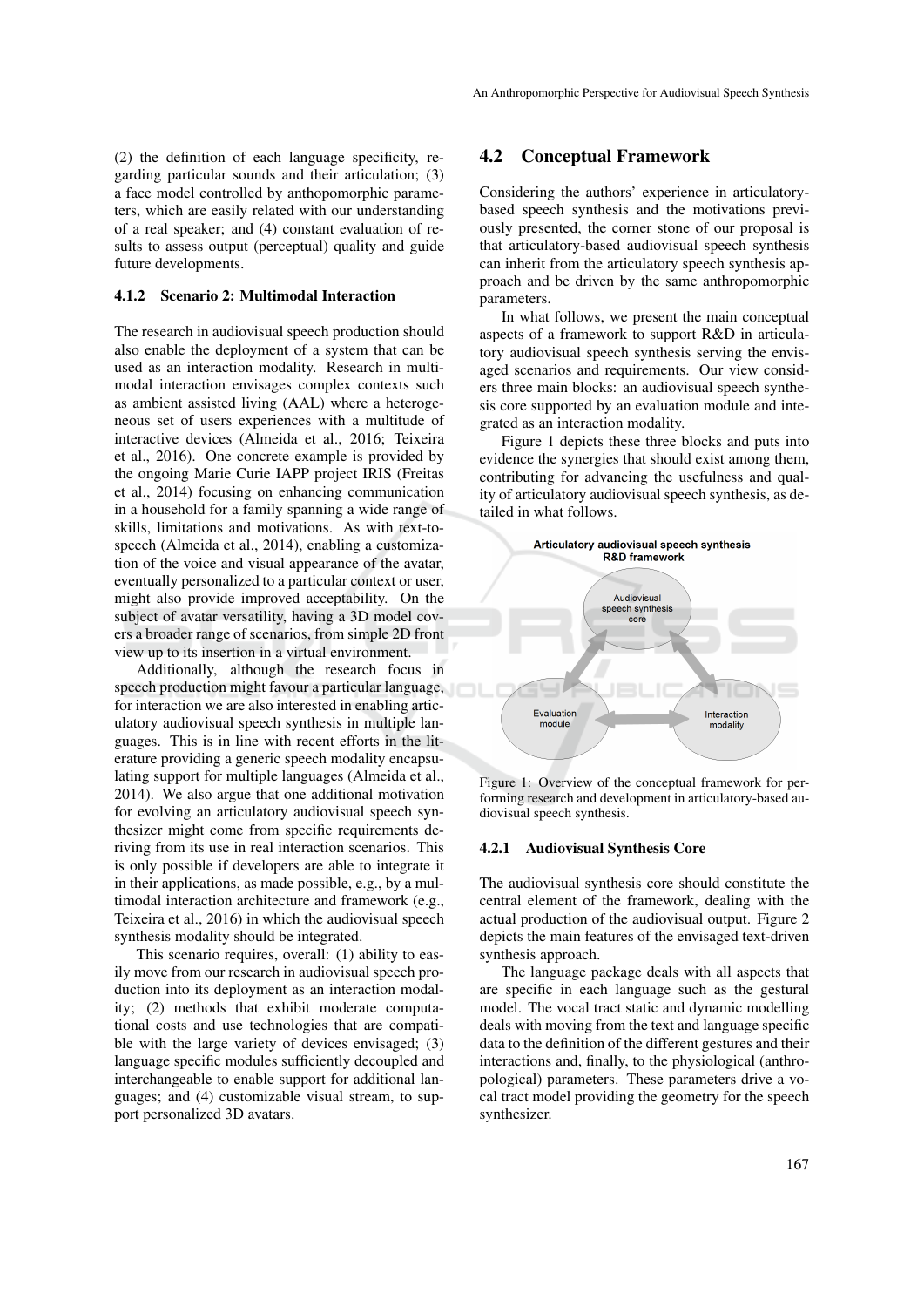

Figure 2: Main aspects of the articulatory based audiovisual speech synthesis core. The highlight is a set of anthropomorphic parameters driving both the auditory and visual synthesis.



Figure 3: Diagram depicting the main aspects of the conceptual integration between the audiovisual speech synthesis core and an interaction modality made available in a multimodal interaction context.

On the visual synthesis side, context specific requirements, such as specific avatar look (e.g., personalized to a particular user or a character in a film) are provided and a custom avatar model is created supporting a set of controls for animation. One of the notable aspects of this conceptual framework, worth emphasizing, is that we argue that the anthropological parameters (e.g., lip aperture and protrusion), which drive the auditory synthesis, should also serve to configure the model used for visual synthesis. Finally, both streams are rendered to provide audiovisual speech synthesis.

The dashed lines, in figure 2, coming from the evaluation module, are just to emphasize that this module, provided certain assessment data, is envisaged as being able to exert its influence at different levels in the audiovisual synthesizer as further explained ahead.

#### 4.2.2 Interaction Modality

The second aspect we consider relevant is the integration of the audiovisual speech synthesis system into an interaction modality, deployed as part of a multimodal interaction framework. We argue that, without this context of use, research in articulatory audiovisual speech synthesis will fall short of its true potential due to a lack of real application scenarios.

The main aspects regarding this element of the conceptual framework are depicted in figure 3. The main components presented for the interaction modality (i.e., generation, styling and render) derive from the conceptual view of an output component proposed by the W3C for a multimodal interaction architecture (W3C Consortium, 2003).

Articulatory audiovisual synthesis entails a considerable level of complexity, particularly regarding the computation of the articulatory parameters driving the models. Therefore, since the resulting interaction modality can be added to applications running on any kind of device, the core computations, should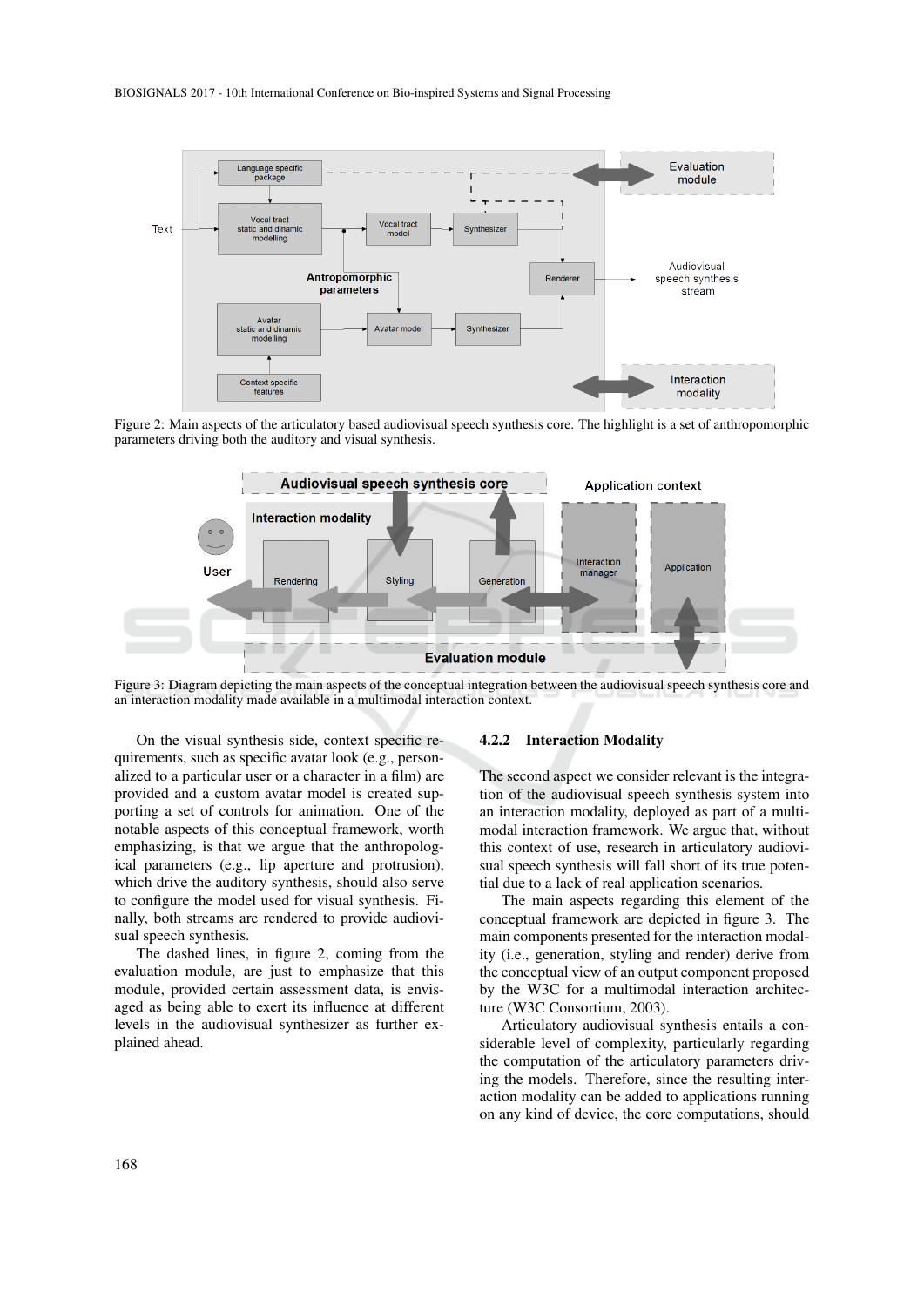

Figure 4: Main features of the conceptualized evaluation module, part of the proposed audiovisual speech synthesis conceptual framework.

occur outside of the device, if needed. This is also aligned with another important requirement. If we want to rapidly move from the research outcomes into the interaction scenario, placing most of the core online, e.g., as a webservice, enables fast deployment of new versions without the need to update the installed applications. The generation module, depicted in figure 3, would be responsible for managing the interface with the online service, providing the input text and requirements. However, it is important to note that, to preserve some versatility on the modality side might entail leaving part of the conceptualized audiovisual speech synthesis core locally, particularly the decisions about how to style and render features. These aspects explain why the interaction modality, although providing an encapsulation of the features provided by the audiovisual synthesis core, is not conceptualized as containing the whole system.

### 4.2.3 Evaluation

To validate the outcomes of the produced audiovisual speech synthesis and to provide feedback that guides research, evaluation is an important part of the envisaged framework and the overall aspects of the evaluation module are depicted in figure 4. In this regard, perceptual tests are one of the most used options in this domain, providing researchers with an assessment of the adequacy of the outputs regarding, for example, the synthesis of specific sounds or the synchronization between audio and visual synthesis. Nevertheless, even though perceptual tests remain the most important source of 'gold standards', the systematic development of an audiovisual speech synthesis system requires additional evaluation methods enabling a faster and more frequent assessment of different alternatives, additions, and improvements. For example, an unsupervised method that could provide

a first evaluation, to guide system evolution before the much more costly perceptual tests, would be a valuable asset. The stream to evaluate, at each time (i.e., auditory, visual or both), the focused parameters, and the text to synthesize should be defined by a set of criteria that can include, e.g., a specific corpora. The unsupervised evaluation might be based on features computed from the considered streams or might require support data to serve as reference, e.g., features extracted from video streams of real speakers.

The perceptual tests can also profit from the deployment of the audiovisual system as an interaction modality. Adding to the more controlled lab settings, data can also be collected from who is using the interaction modality, potentially covering different contexts, and a vital step, we argue, in assessing the acceptability and usefulness of the audiovisual synthesis in real scenarios.

Another important aspect regarding evaluation is how the assessment data might be used, in a feedback loop, to guide system improvement. The first option is that the researcher, based on the evaluation outcomes, makes changes to the system. Another alternative, extending the idea of unsupervised assessment methods, is to enable unsupervised adjustment of system parameters based on the evaluation data. Such an unsupervised evaluation loop would allow automated parameter tuning (e.g., avatar lip aperture adjustment) and a systematic assessment of the influence of each parameter in the overall quality.

# 5 FRAMEWORK INSTANTIATION

In what follows, we present the first instantiation of the audiovisual speech synthesis conceptual frame-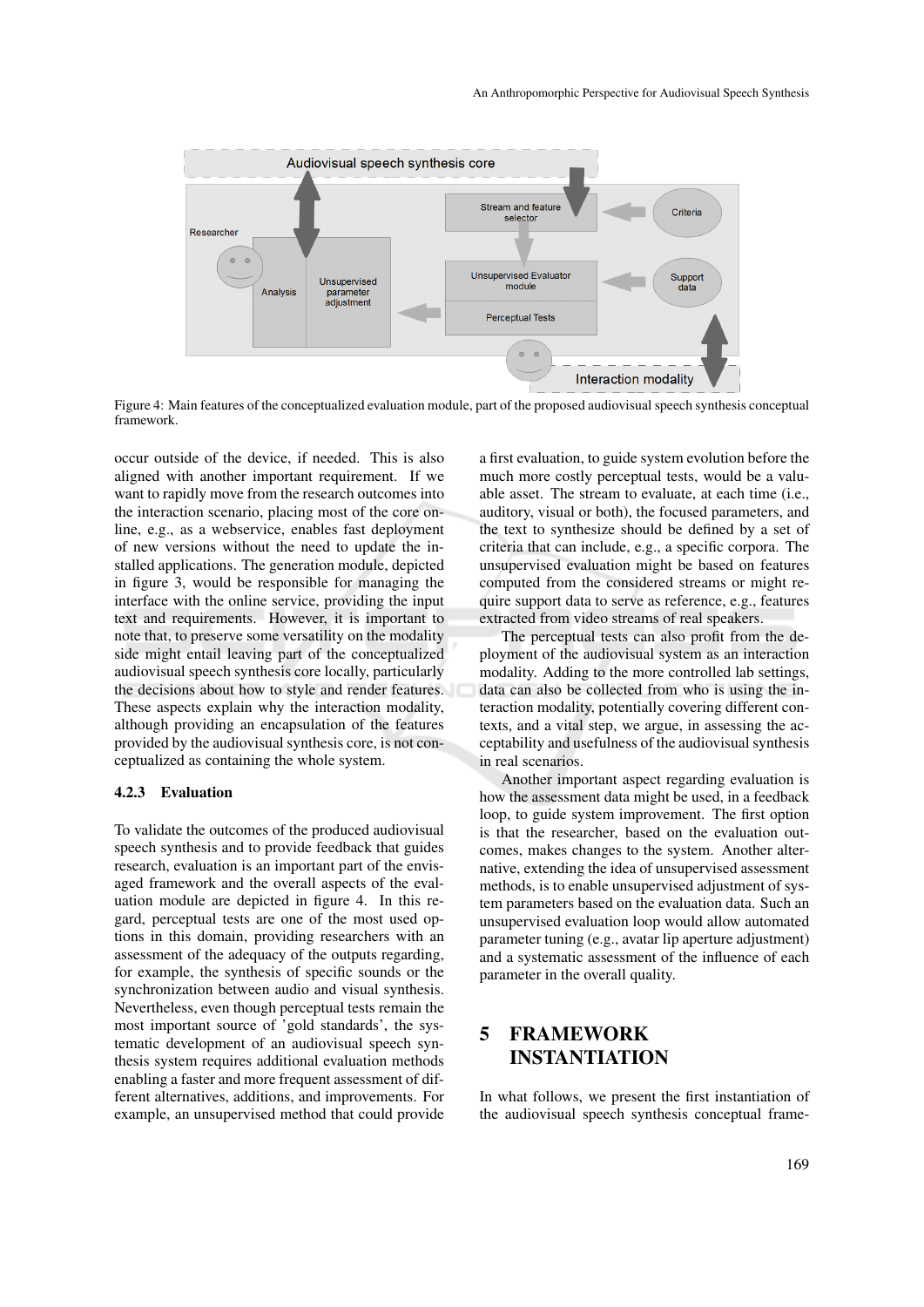

Figure 5: Diagram of the articulatory audiovisual speech synthesis core depicting details regarding the technical options adopted for each of the main blocks.

work proposed in the previous section. At this moment, we have a full first instantiation of the audiovisual speech synthesis core, considerable work regarding its integration as an interaction modality and a very initial sketch of the evaluation module.

### 5.1 Audiovisual Speech Synthesis Core

Figure 5 depicts the audiovisual speech synthesis core, following the conceptual structure presented earlier, but now providing additional detail regarding the concrete implementation options considered for each of its blocks.

Considering our research interests and previous work, this first instantiation of the framework supports audiovisual synthesis in EP. Note that this is not a limiting aspect to the versatility of this instantiation, since the change of the language specific elements is the key requirement for the framework to support another language. In the language specific block, the main aspect is the data required to derive gestures from words and we considered previous contributions by Teixeira et al. (Teixeira et al., 2008) and Oliveira (Oliveira, 2009) providing the gestural definition of EP sounds. The language specific module also includes the syllabification of the input text, and its conversion to phonemes which, at this time, is still not fully automated and relies on a static dictionary.

For the static and dynamic modelling of the vocal tract we considered TADA that provides the composition of the gestural score and the dynamic model computing the articulator trajectories along time considering coarticulation effects. It is TADA that provides the antropomorphic parameters concerning lip, velar and tongue movement that subsequently drive the auditory and visual synthesis.

Regarding auditory speech synthesis, for the sake of simplicity, we consider, at this stage, the partial implementation of the CASY synthesizer, provided along with TADA (Rubin et al., 1981) that suffers from a few limitations particularly regarding nasality, an important aspect for EP. The envisaged alternative is the consideration of SAPWindows (Teixeira et al., 2002), which was built for EP, but other alternatives are possible, e.g., based on the model and synthesizer proposed by Birkholz (Birkholz, 2013).

As conceptualized, our approach considers the set of anthropomorphic parameters driving auditory speech synthesis (e.g., lip and tongue configurations). as input data for the visual speech synthesis yielding inherent synchronization among both streams.

The 3D model used (see figure 6) has an advanced animation rig provided by FACEINMOTION<sup>1</sup>. It has two distinctive features that make it interesting in this context: (1) it enables controlling aspects, such as lip aperture, with changes propagating smoothly to the face; (2) the rigging is easily transferable across models, meaning that personalized avatars can be created keeping the bones, i.e., the elements in the avatar model controlling parts of the face, common among models.

The articulator trajectories are transformed in animation parameters mostly by performing amplitude adaptation or by using the same articulator data to modify a group of bones. For example, lip protrusion data is used to manipulate bones regarding the upper and lower lip, and the left and right mouth corners since the model does not yet support a higher level

<sup>1</sup>http://www.faceinmotion.com/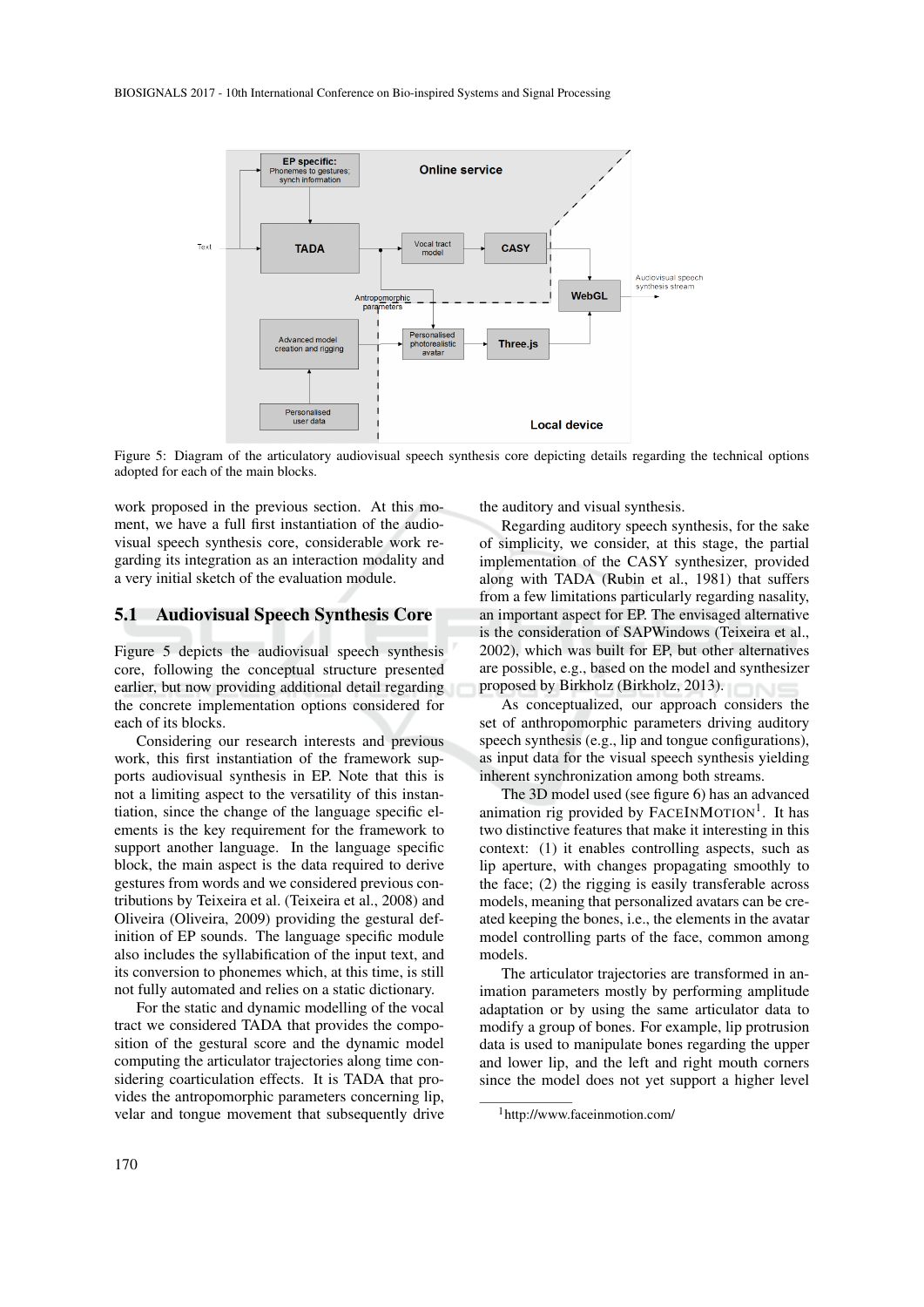

Figure 6: The photorealistic avatar considered for the instantiation of the conceptual framework.

control for this gesture.

Since animation relies on the articulator trajectories it is basically independent from the language or articulatory model considered in TADA, as long as articulator trajectories are generated in the same value ranges.

## 5.2 Interaction Modality

To move into the envisaged scenario of deploying the audiovisual speech synthesis system as an interaction modality, it has been spread between local and online services.

First, TADA has been optimized to run faster and relevant parts converted to C language, overall reducing the required computation time by half. Then, and to move it away from its native Matlab environment, not fitted for integration into an interaction modality, it was encapsulated inside a RESTful service returning articulators' trajectories for given sentences. This also fulfils the goal of putting the computational weight outside of the local device.

Regarding the rendering of the audiovisual synthesis, we considered that at least part of it needed to be on the client side to provide some level of control and customization (e.g., a personalized avatar) on how the synthesis is integrated and used. Therefore, the final rendering is performed on the client. Figure 5 depicts the part of the core that is actually performed by the client device.

For rendering the audiovisual stream, on the client side, we considered WebGL in conjunction with Three.js, the later used to manipulate the model according to the received anthropomorphic parameters. Using WebGL has the advantage of not requiring the installation of any additional libraries since it is natively supported by most web browsers, allowing for out-of-the-box multi-platform, multidevice support. To make it clear, this does not invalidate the adoption of another forms of rendering, e.g., including the avatar in a complex virtual scene. A simple example video can be found at http://sweet.ua.pt/sss/resources/visualspeech/files/ opapaestanotrabalho2.mp4

## 5.3 Evaluation

At this time, the audiovisual synthesis core already provides output streams that can be used for perceptual tests. However, regarding the unsupervised assessment, we are still at an early stage, studying how the reference data should be gathered and used.

## 6 CONCLUSIONS

This article argues in favour of an anthropomorphic (articulatory) perspective for audiovisual speech synthesis and proposes the main aspects of a conceptual framework that should enable its evolution. This framework considers articulatory audiovisual speech synthesis as a research tool in speech production, supported by an evaluation module and tightly connected to its use in multimodal interaction systems. A first instantiation of the conceptual framework is also presented demonstrating the viability of the proposal. It already provides audiovisual synthesis of simple sentences in EP. At it current stage, it already enables moving from working on ground work such as gestural models up to having a speaking avatar in a web browser.

Considering the proposed conceptual framework, our first instantiation still does not fully address evaluation. While at its current stage the system can enable the execution of perceptual tests, we have yet to deploy a systematic quantitative evaluation module to cover all stages of the framework.

## ACKNOWLEDGEMENTS

Samuel Silva is funded by grant SFRH/BPD/108151- /2015 from FCT. Research partially funded by IEETA Research Unit funding (UID/CEC/00127/2013.) and Marie Curie Actions IRIS (ref. 610986, FP7- PEOPLE-2013-IAPP).

# **REFERENCES**

Almeida, N., Silva, S., and Teixeira, A. (2014). Design and development of speech interaction: A methodology. In *Proc. of HCII, LNCS 8511*, pages 370–381, Crete, Grece.